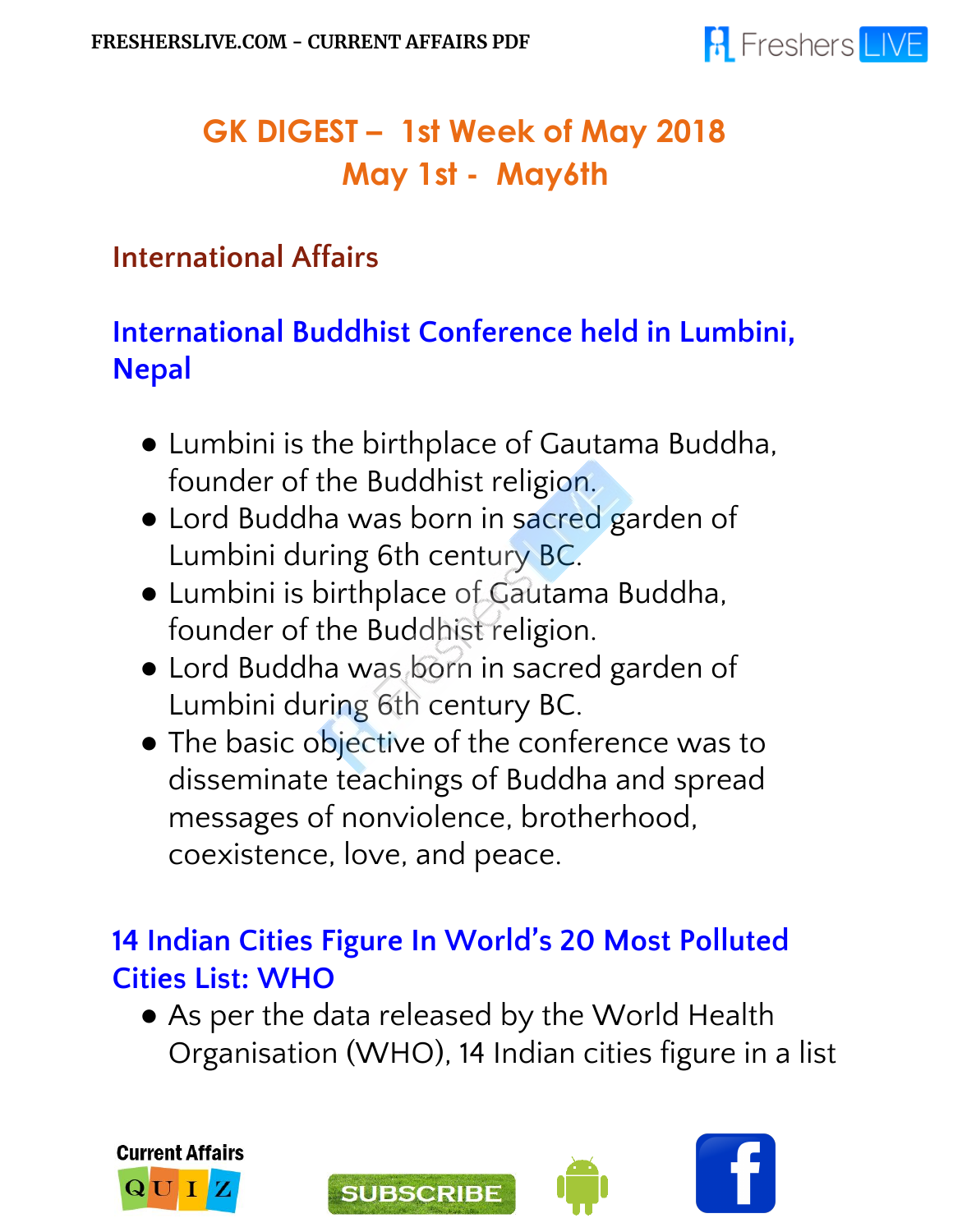# **R** Freshers LIVE

of world' s 20 most polluted cities in terms of particulate matter PM2.5 levels in 2016.

- The particulate matter PM2.5 includes pollutants like sulfate, nitrate and black carbon, which pose the greatest risk to human health.
- The WHO Global Urban Ambient Air Pollution Database ranked Kanpur as the most polluted city among 4300 world cities which were monitored for their air pollution levels in the year 2016.
- The other Indian cities that registered very high levels of PM2.5 pollutants were Faridabad, Varanasi, Gaya, Patna, Delhi, Lucknow, Agra, Muzaffarpur, Srinagar, Gurgaon, Jaipur, Patiala, and Jodhpur.

## **Twelfth Informal Meeting Of SAARC Finance Ministers Held In Manila**

- The 12th informal meeting of SAARC Finance Ministers was held in Manila, Philippines, on the sidelines of the 51st Annual Meeting of Asian Development Bank (ADB).
- The meeting was attended by the Finance Ministers/Heads of Delegations from the SAARC member states. Finance Minister of Nepal Yuba Raj Khatiwada chaired the meeting.







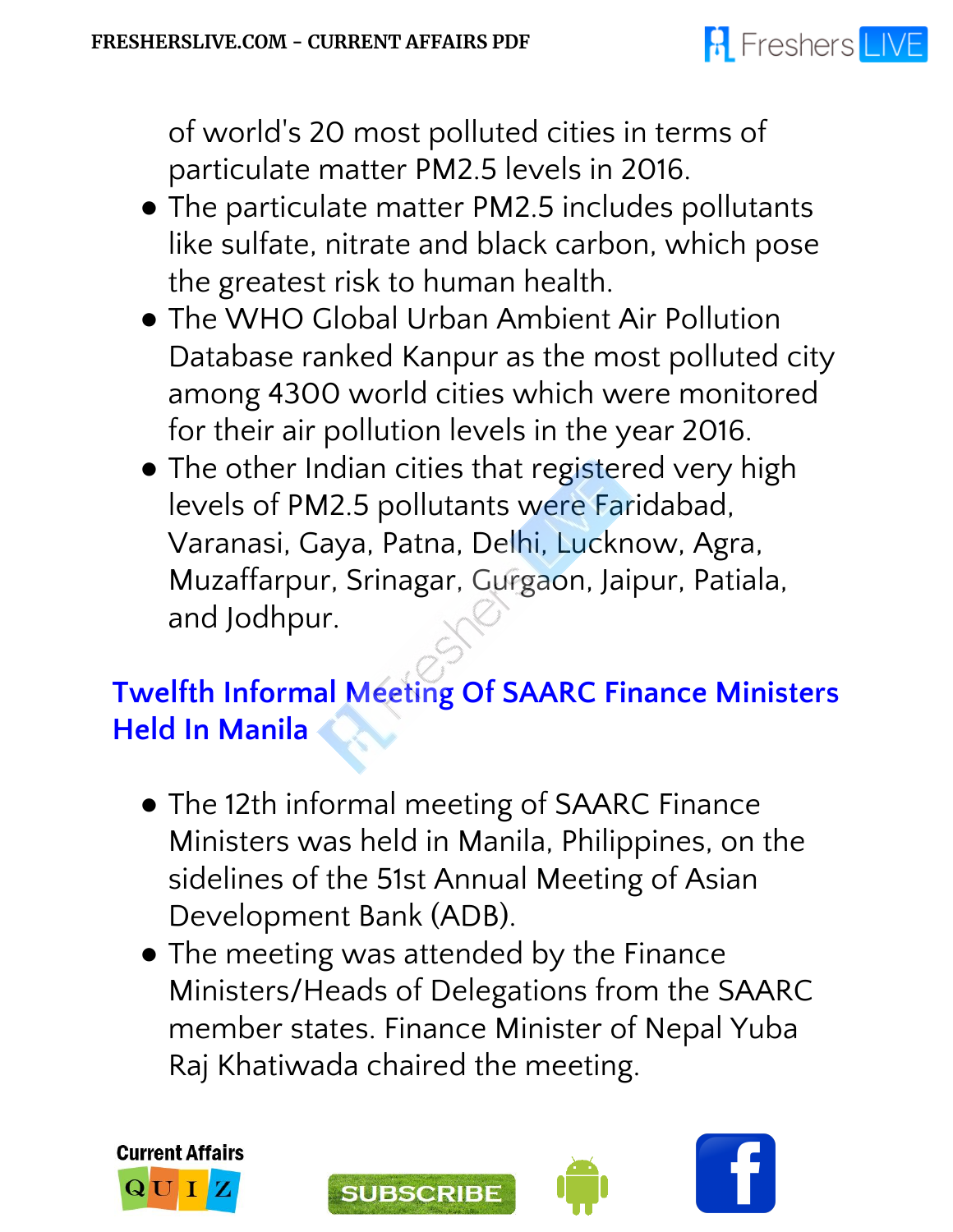- The Finance Ministers/Heads of Delegation briefed the meeting about the current status of economic progress achieved by their countries.
- They also appreciated ADB for its contribution in the economic growth of SAARC countries.

## **California Surpasses UK To Become World' s 5th Largest Economy**

- US state California's economy surpassed that of the UK to become the world's fifth largest, according to new federal data released. With a GDP of \$2.7 trillion, California is now only behind the US, China, Japan, and Germany.
- The UK and India are next on the list, followed by France, Brazil, and Italy respectively.
- Despite having a population of only 40 million compared with the UK's 65 million people, California's gross domestic product of \$2.7tn has overtaken the UK's \$2.6tn.

## **Cognizant Acquires Belgium-Based Hedera Consulting**

- IT firm Cognizant acquired privately-held Belgium based Hedera Consulting, a move that will strengthen the former's consulting and digital transformation capabilities for clients in Belgium and the Netherlands.
- The size of the deal was however not disclosed. Founded in 2009, Hedera specializes in business





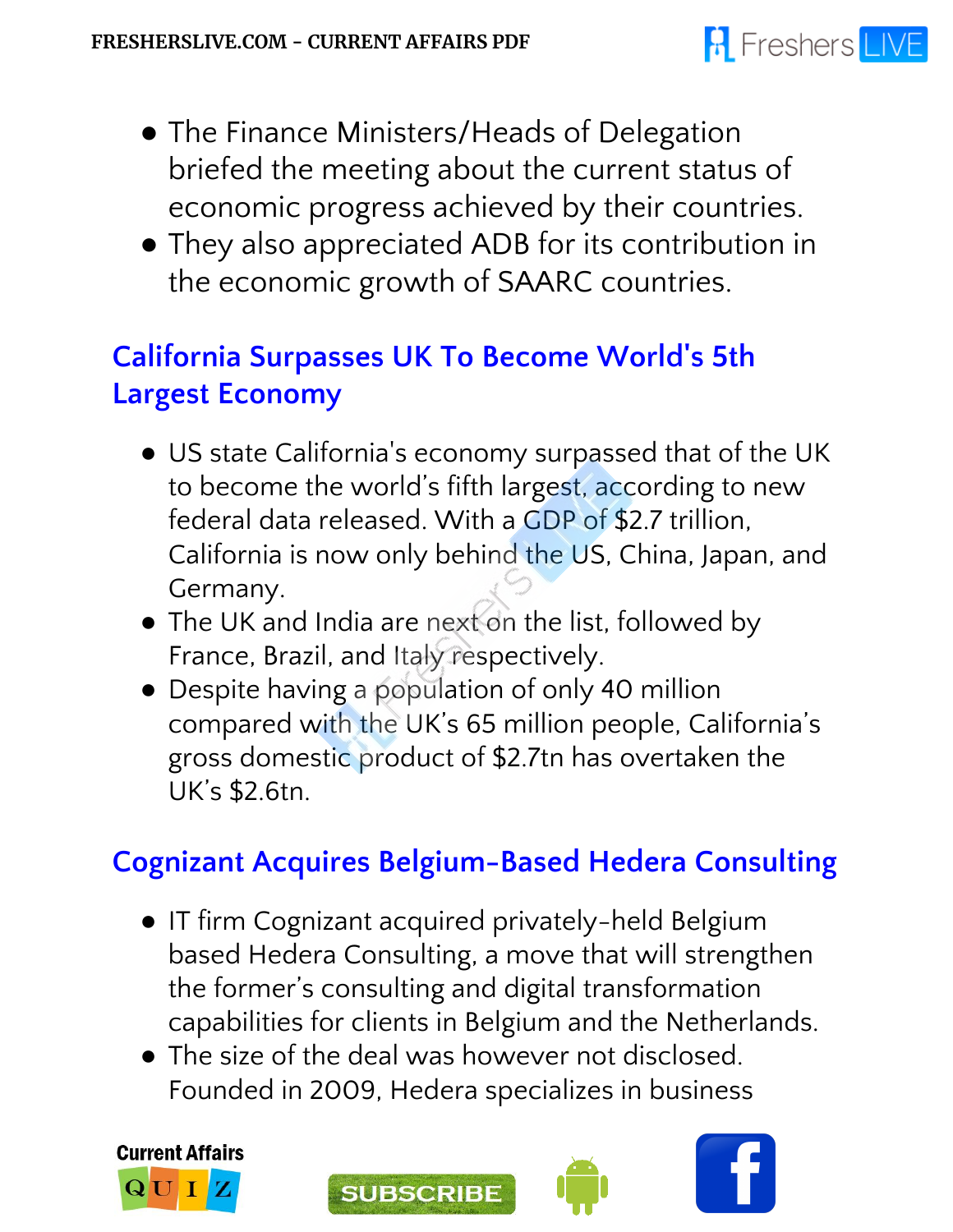

advisory and data analytics services across sectors, helping clients in areas like growth strategy, innovation, marketing, sales and customer service.

#### **National Affairs**

#### **West Bengal to promote cultural tourism at Darjeeling hills**

- Taking on an enhancing route of tourism in the state, West Bengal chalked out development plans so as to promote cultural tourism in the hilly chilled region of Darjeeling.
- The state tourism department will be showcasing the customs, food habits and rituals of the tribal groups residing there.
- West Bengal Khadi and Village Industries Board (WBKVIB), which comes under the aegis of the Micro, Small and Medium Enterprises (MSME) Department, will be executing the project. Exhibiting cultural variability, West Bengal Khadi and Village Industries Board (WBKVIB) has inked a memorandum of understanding (MoU) with 15 of the culture and development boards set up by the government. Taking cognizance of each of these boards, the WBKVIB will set up folk art centers, where the tribal people will be able to display their traditional dress, weapons, musical instruments and other specialties.



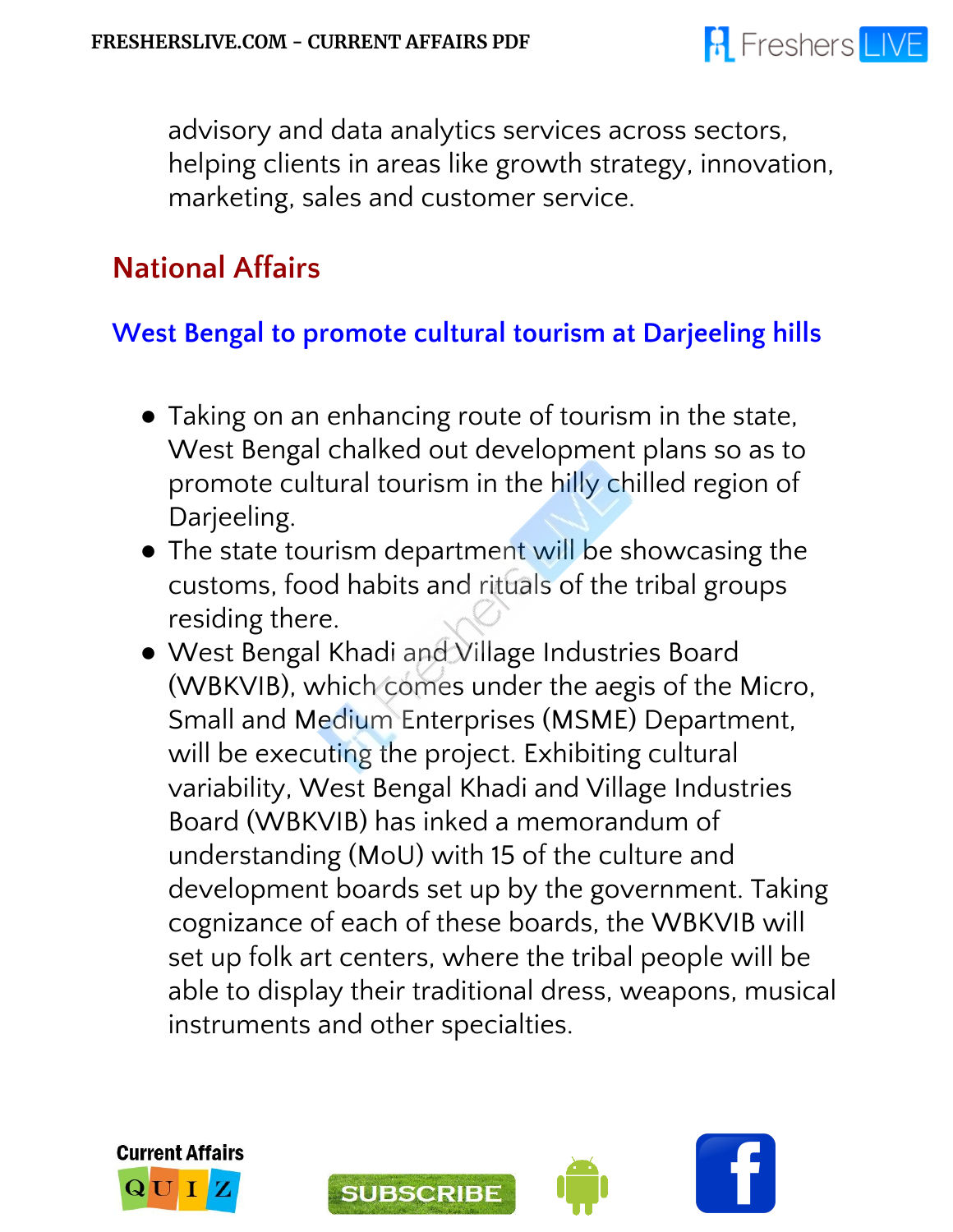

#### **Surat Railway Station to be third in country to have airport-like facilities**

- The Surat railway station will be the third in the country and the second in Gujarat after Gandhinagar to be developed as a world-class facility under a Railway Ministry station redevelopment programme.
- The station will be equipped with several "airport-like" amenities under the ministry's 'Rs 1 lakh crore station redevelopment' programme,.
- ITCO, a joint venture between the IRSDC, the Surat Municipal Corporation, and the Gujarat State Road Transport Corporation invited request for qualification (RFQ) and request for proposal (RFP) for the development of a multi-modal transportation hub at the station.

## **Maharashtra Becomes first To Provide digitally-Signed Documents**

- Maharashtra became the first state to provide digitally-signed land record receipts (also known as 7/12 receipts), which Chief Minister Devendra Fadnavis claimed would check irregularities and bring in transparency.
- The 7/12 receipt is the most important document which establishes the ownership of the land and is primarily used by farmers while applying for loans.







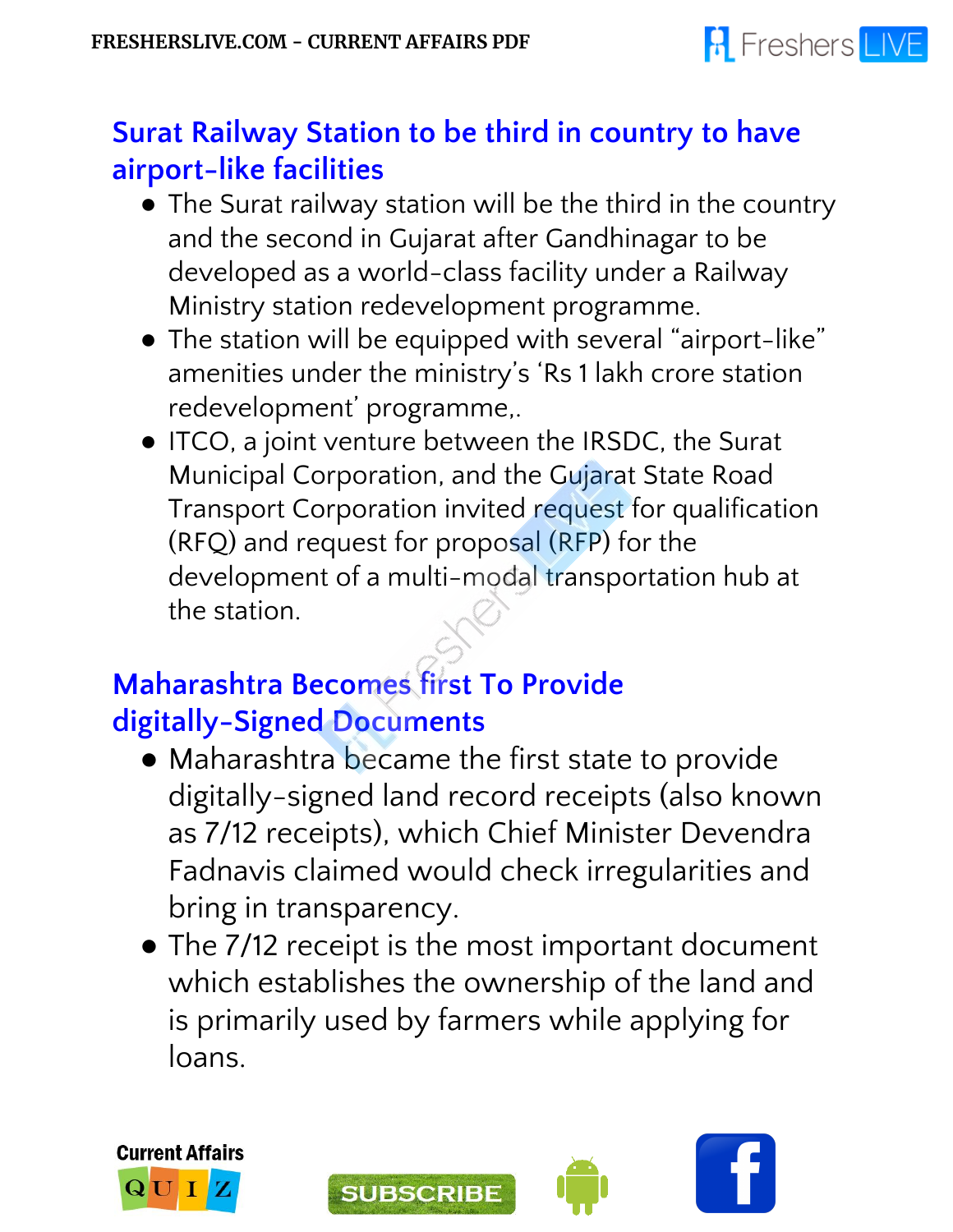

● It is also used by the government during crop surveys and to extend various facilities.

## **India Rises To 5th Spot In World' s Top Five Defense Spenders**

- India surpassed France to become one of the world' s five largest military spenders, Swedish arms watchdog Stockholm International Peace Research Institute (SIPRI) Report.
- India spent \$63.9 billion on its military in 2017, an increase of 5.5% compared with 2016.
- The other countries in top five include the US, China, Saudi Arabia, and Russia.

## **'Go To Village ' Mission Launched In Manipur**

- Manipur Chief Minister N. Biren Singh launched 'Go to Village ' mission throughout the state from Konuma ground.
- The mission was launched in 60 villages of all the 60 Assembly constituencies.
- The mission is aimed at identifying the eligible and deserving beneficiaries in every corner of the state and delivering government services at their doorstep.







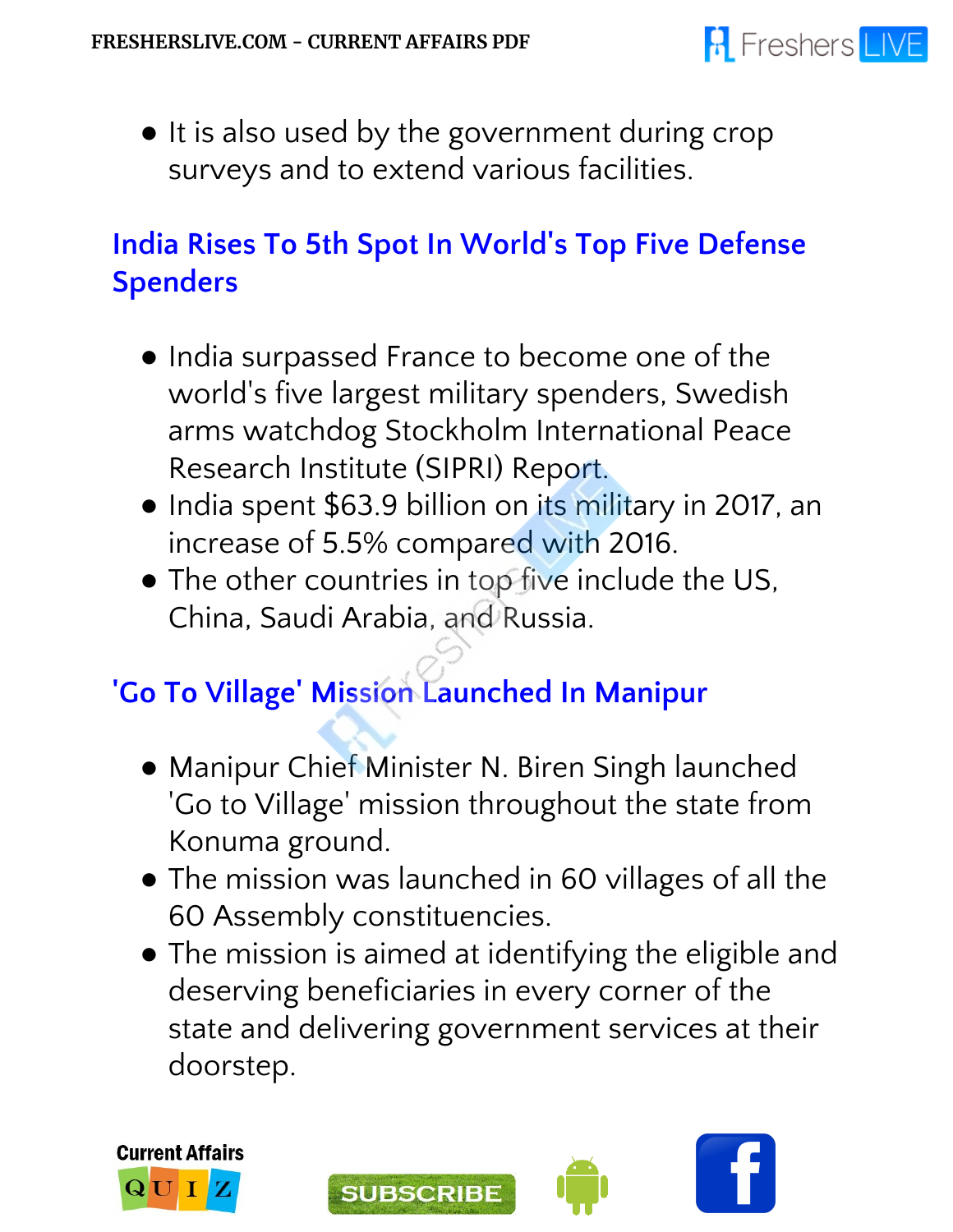

## **EPFO launches View Pension Passbook Service on Umang App**

- Retirement fund body Employees' Provident Fund Organisation (EPFO) launched View Pension Passbook Service for pensioners on Umang App.
- Umang app UMANG (Unified Mobile Application for New-age Governance) app aims to build common, unified platform and mobile app to facilitate single was launched part of EPFO's plan to go paperless by August this year and provide all services online.
- It will allow pensioners view their pension passbook on mobile phones with the help of Umang app.
- EPFO is already providing various e-services for its stakeholders through Umang.

#### **HRD Ministry Launches Initiatives For Online Professional Development Using SWAYAM**

● Human Resource Development Ministry launched a major and unique initiative of online professional development of 1.5 million higher education faculty using the Massive Open Online Courses platform SWAYAM.







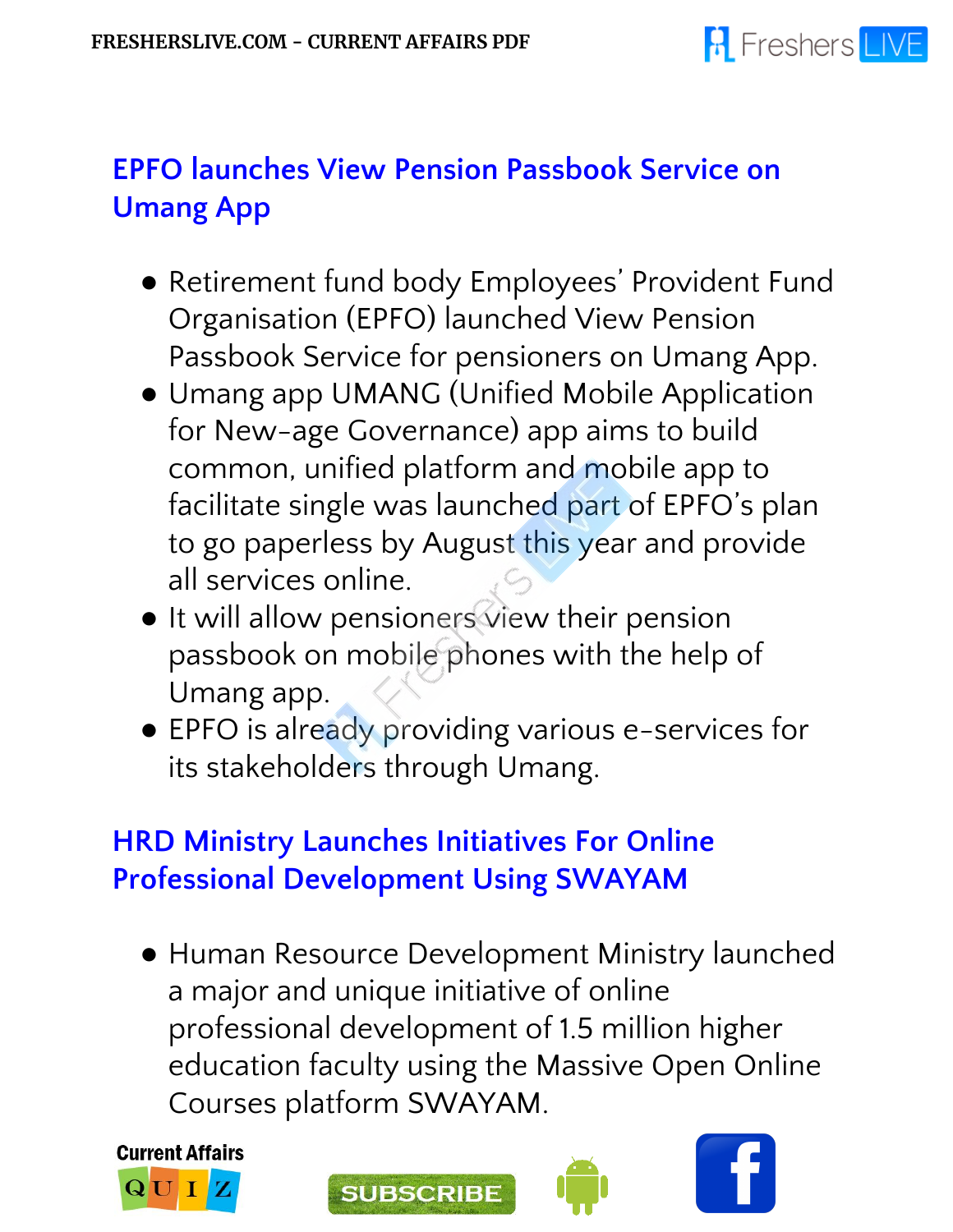# **R** Freshers LIVE

- In the first phase, 75 discipline-specific National Resource Centres (NRCs) have been identified.
- National Resource Centres are tasked to prepare online training material with focus on new and emerging trends, pedagogical improvements and methodologies for transacting revised curriculum.

## **Legendary Singer Asha Bhosle Honored With PC Chandra Puraskaar**

- Legendary singer Asha Bhosle was honored with 26th PC Chandra Puraskaar for her contribution in the field of Indian music.
- Sharmila Tagore was the Chief Guest at the event who also presented the prestigious award to Asha Bhosle.
- Asha Bhosle made her singing debut in 1943 and she has sung in a great variety of musical genres. Her career spans over almost seven decades.

## **Vibrant North East 2018 Held In Guwahati**

- The 'Vibrant North East 2018', an event in which people would be made aware of central government schemes and programmes, was held in Guwahati, Assam.
- Players from the agriculture, food processing, consumer affairs, civil supply, drinking water and

**Current Affairs** QUI





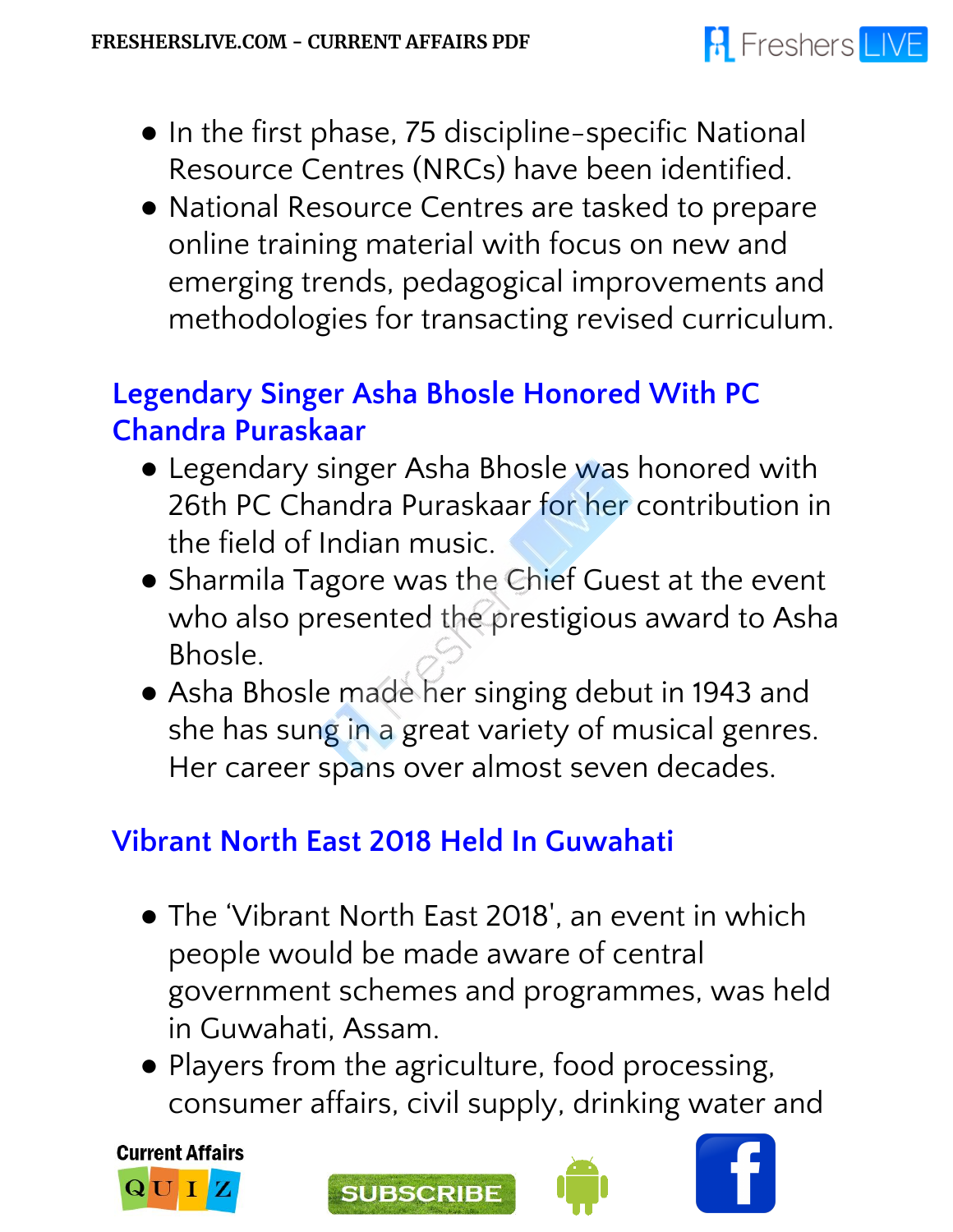## **A** Freshers LIVE

sanitation sectors participated in the three-day event. The event is organized by Delhi-based NGO, Centre for Agriculture and Rural Development (CARD).

● The main purpose of the event is to disseminate information about the schemes, grants, and projects of the Central Government to ensure that they are implemented as envisaged officially.

#### **India 's Neeraj Goyat Is WBC Asia Boxer Of The Year**

- Indian pugilist Neeraj Goyat has been conferred with the 'WBC Asia Boxer of the Year Award'. Neeraj is the current WBC Asia champion in welterweight category.
- Since turning pro in 2011, Neeraj won nine fights including two knockouts.
- Neerav Tomar, promoter of IOS Boxing Promotions which manages Neeraj and Vijender Singh, was bestowed with 'WBC Asia honorary Promoter of the year 2017 Award' by the Asian Boxing Council at WBC Asia and WBC Muaythai annual awards presentation ceremony in Bangkok, Thailand.





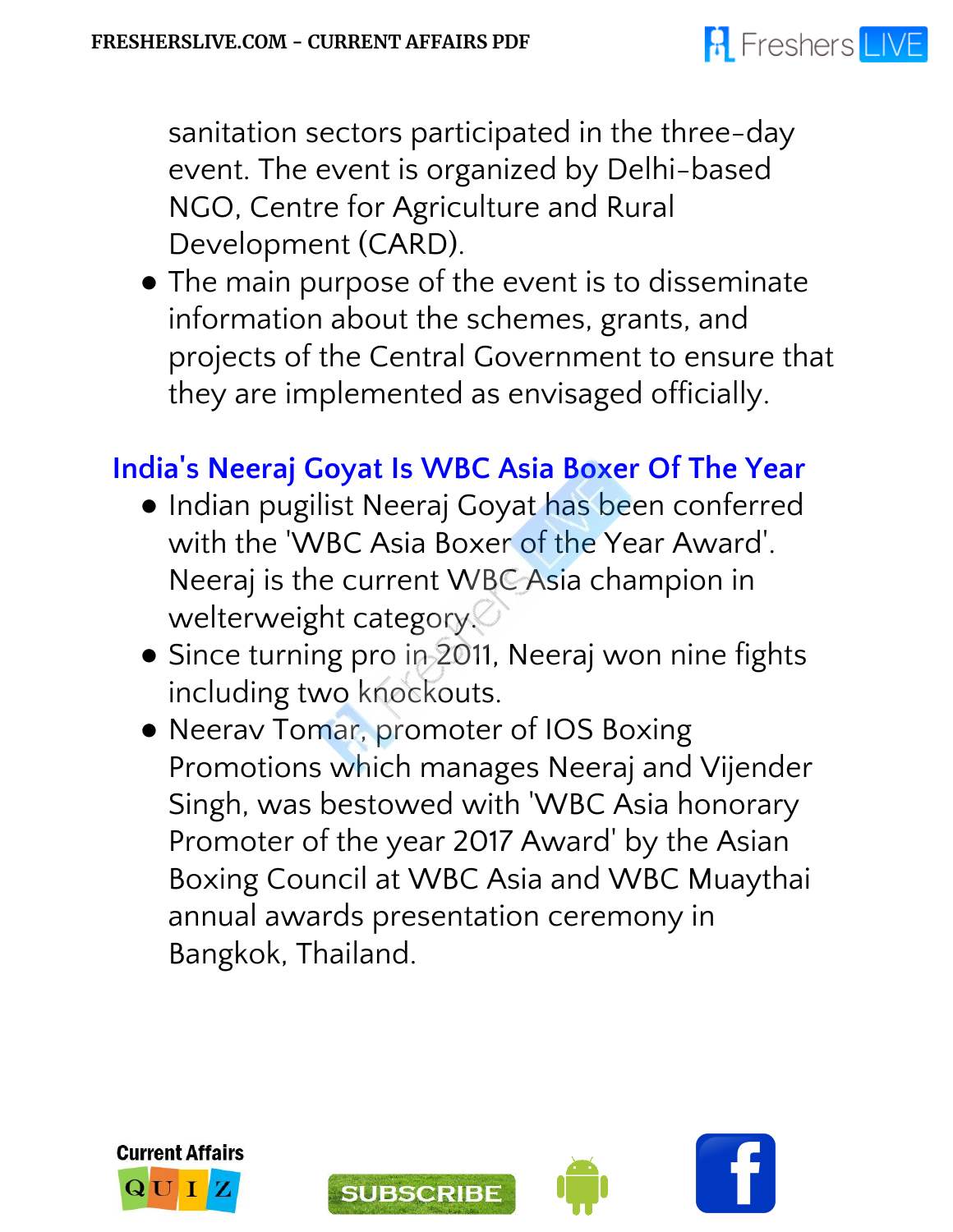

#### **Sports**

#### **Mohamed Salah Named Writers Footballer Of The Year**

- Liverpool forward Mohamed Salah named the Football Writers' Association Footballer of the Year.
- Manchester City midfielder Kevin de Bruyne came second with Tottenham striker Harry Kane third. Salah, 25, has scored 31 goals in 34 league appearances for Liverpool this season.
- The Egypt star the first African winner of the award also won the Professional Footballers' Association player of the year award.

## **Wimbledon Champions ' Prize Money Hiked By 50,000**

- According to the Wimbledon officials, the 2018 men's and women's singles champions will receive £2.25 million, an increase of £50,000 on last year.
- Lower-ranked players at Wimbledon will enjoy a greater uplift, with an increase of 10% across qualifying and the first to fourth rounds of the singles, boosting the overhaul prize money total to £34 million this year.





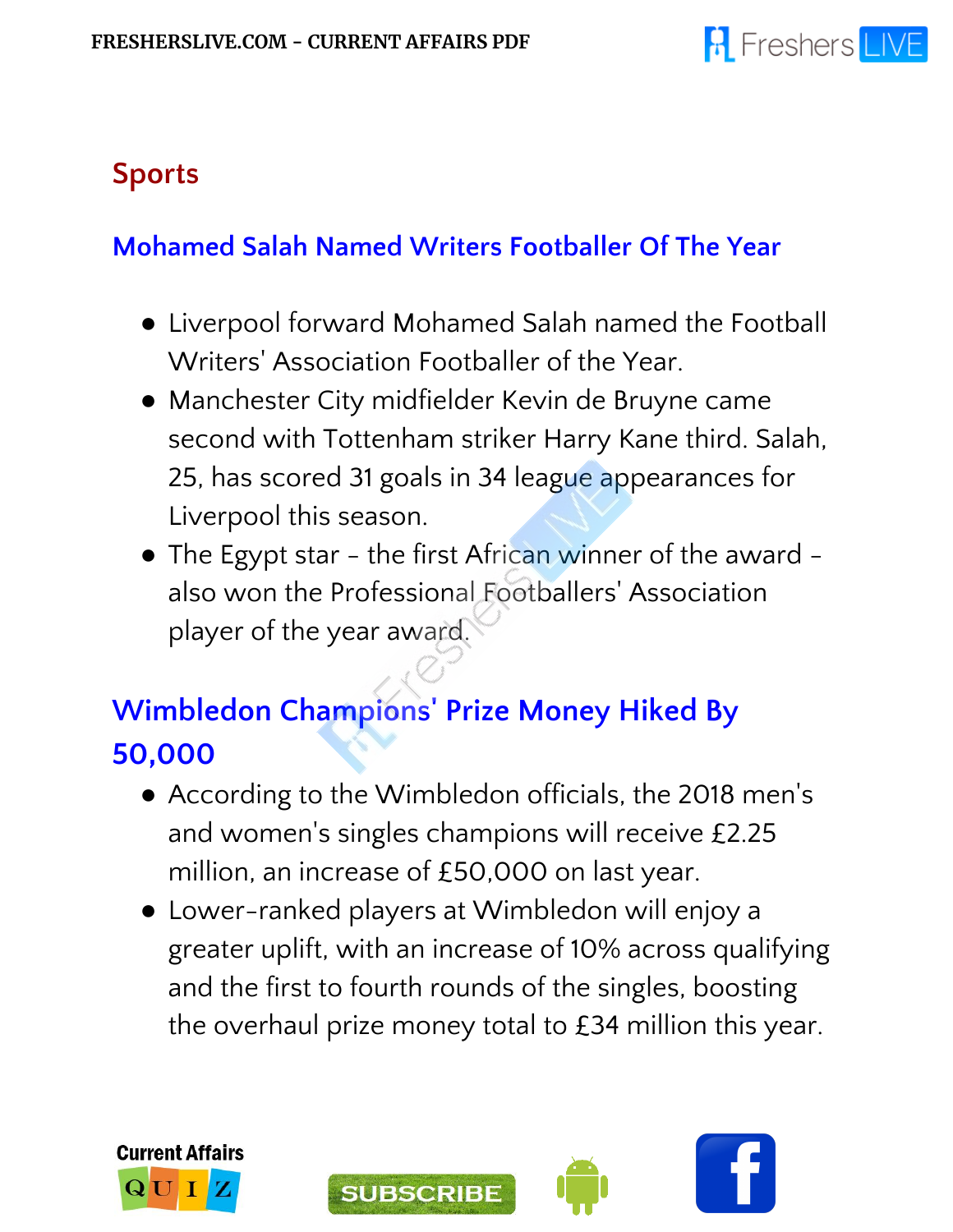

- Wimbledon officials warned players they face losing prize money if they withdraw after competing with an existing injury and are not perceived to have given maximum effort.
- There were a total of seven mid-match withdrawals in the 2017 tournament.

## **India loses top spot to England in ICC ODI Team Rankings; slips to second position with 122 points**

- India lost the top position to England in the annual update of ICC ODI team rankings.
- England topped the ODI rankings in January 2013 have gained eight points and moved to 125 points while India is on the second place with a total of 122 points.
- Notably, England overtook India to seize the top spot in the MRF Tyres ICC ODI Team Rankings following the annual update while Nepal has rejoined the T20I ratings but will need to play one more match before they are ranked on the MRF Tyres ICC T20I Rankings.
- England, who last topped the ODI rankings in January 2013 have gained eight points and moved to 125 points. India, who were at the top before the update, have lost a solitary point and are in second place with a total of 122 points.
- South Africa, who was second, have dropped down to third place after losing four points, from 117 to 113,







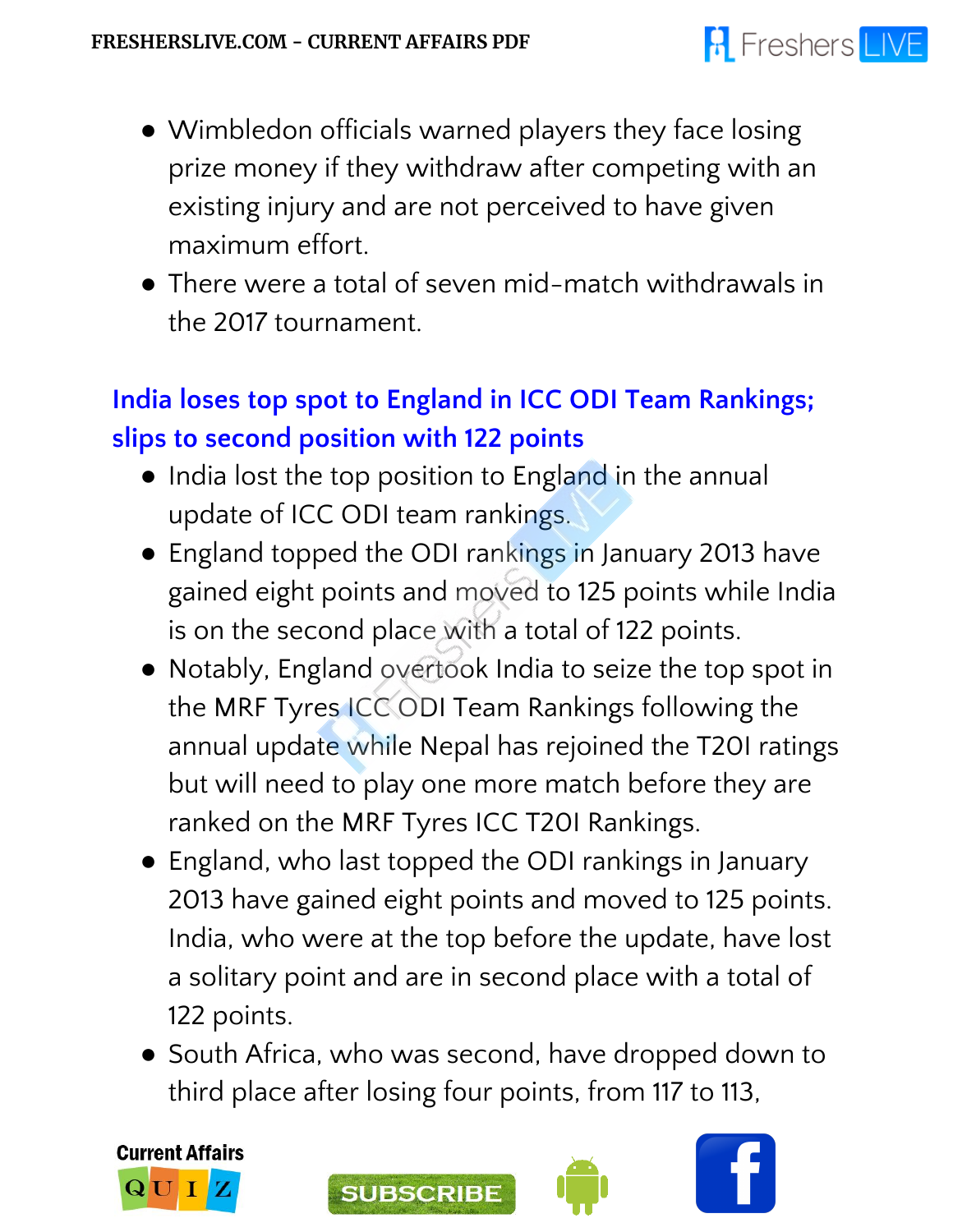

leaving them nine points adrift of India and only one point ahead of fourth-placed New Zealand.

# **Justin Langer appointed as Head Coach Of Australian Cricket Team**

- Former Australian cricketer Justin Langer appointed as Australian cricket team 's head coach for all three formats.
- Langer replaces Darren Lehmann, who had stepped down after Australia ' s tour of South Africa amid the ball-tampering controversy.
- The 47-year-old, who represented Australia in 105 Tests, will begin his four-year term ahead of limited-overs series against England in June.

## **Important Quiz Questions - Weekly**

- 1)Who won Azerbaijan Grand Prix 2018?
- a)Lewis Hamilton
- b)Don Garlits.
- c) Alain Prost
- d)Jackie Stewart







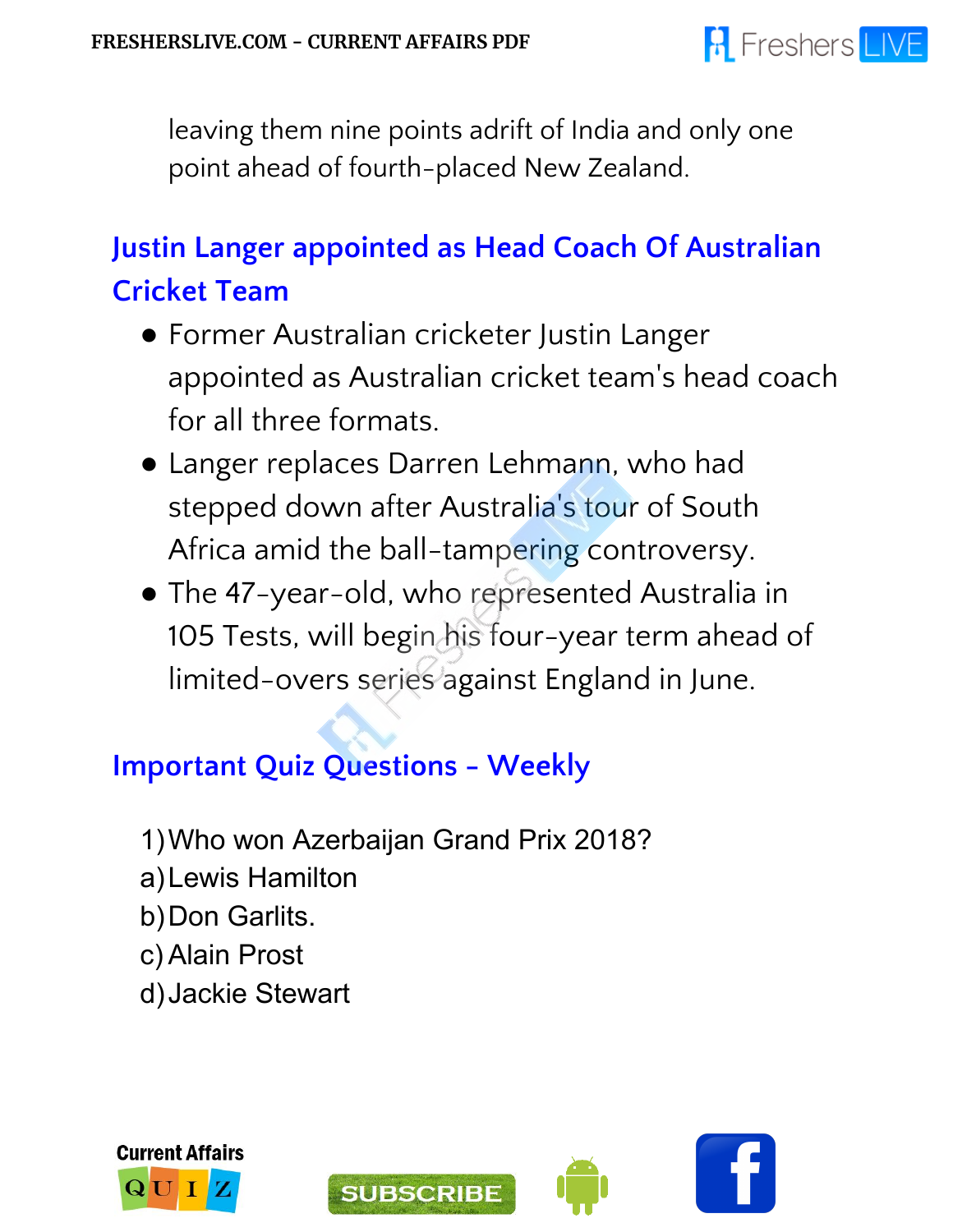

2) Which country rises to 5th Spot In World's Top Five Defense Spenders?

a)Pakistan

b)Saudi Arabia

c) Indonesia

d)India

3) Which rank did India obtained in the World Press

Freedom Index Report recently?

- a)152
- b)138
- c) 148
- d)168

4) Which company acquires Belgium-Based Hedera Consulting recently?

a)Cognizant

b)Infosys

c) Tech mahindra

d)Flipkart

5) Which scheme To Collaborate With IBM To Develop Precision Agriculture Using AI ?

a)Pradhan Mantri Suraksha Bima Yojana

- b)NITI Aayog
- c) Pradhan Mantri Jan Dhan Yojana
- d)Pradhan Mantri Kaushal Vikas Yojna

**Current Affairs**  ${\bf Q}$   ${\bf U}$ 





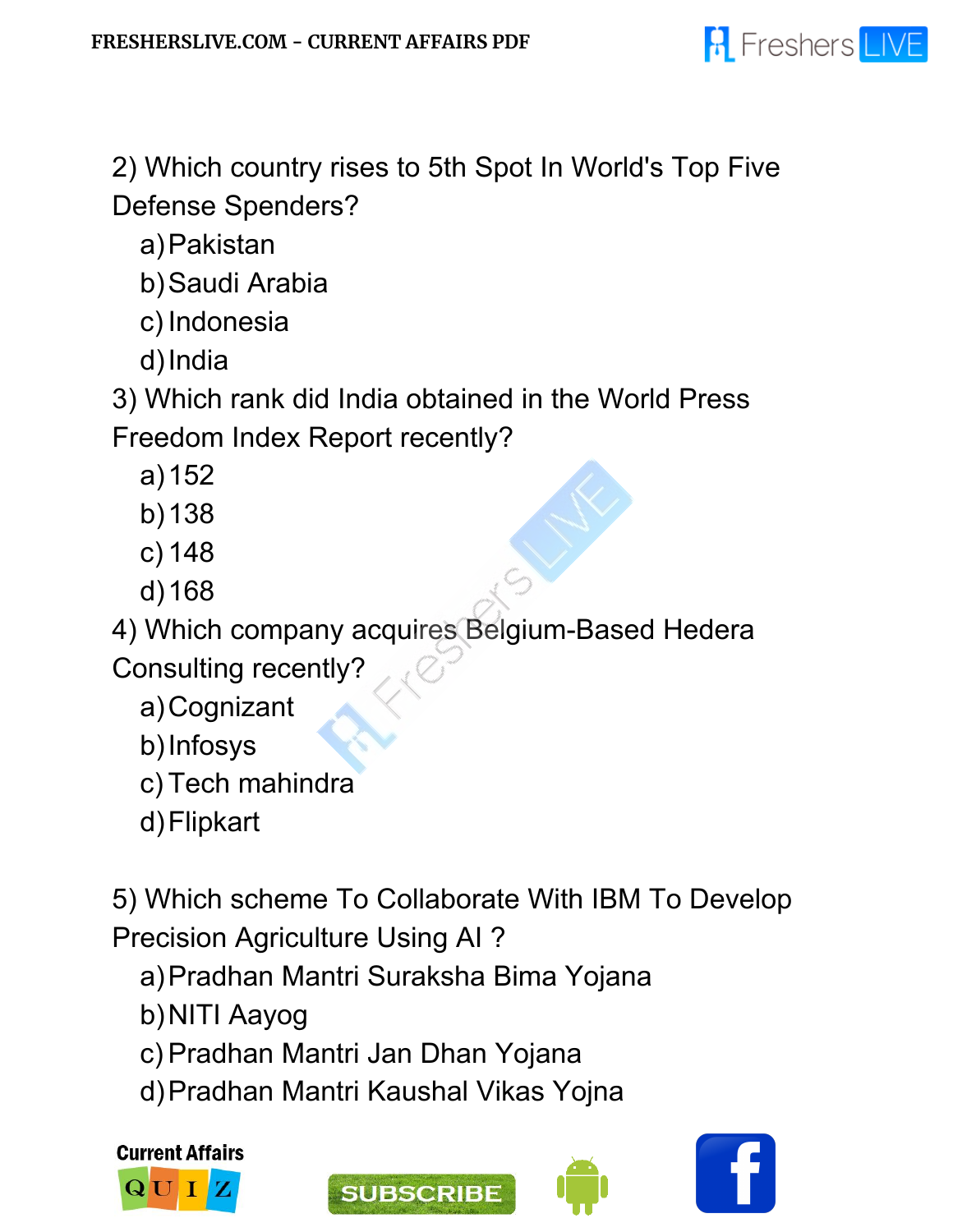

- 6) Who Introduces 'Tap Card' Offline Payments Solution ?
	- a)Snapdeal
	- b)Payzapp
	- c) Mobikwik
	- d)Paytm

7) How many megawatts Union Government Launches Pilot Scheme For Procurement Of Aggregate Power?

- a)2500
- b)4500
- c) 1500
- d)1850

8) Who is the First Woman Lawyer Appointed As SC

Judge ?

- a)R Banumathi
- b)Indira Jaising
- c) Indu Malhotra
- d)Sujata Manohar
- 9) Who is honoured with PC Chandra Puraskaar recently?
	- a)Anil Kapoor
	- b)Asha Bhosle
	- c) Sunil Raj
	- d)Dinesh Karthik
- 10) Which day is celebrated on 3rd May ?
	- a)World Press Freedom Day
	- b)World Heritage Day
	- c) World Heart Day









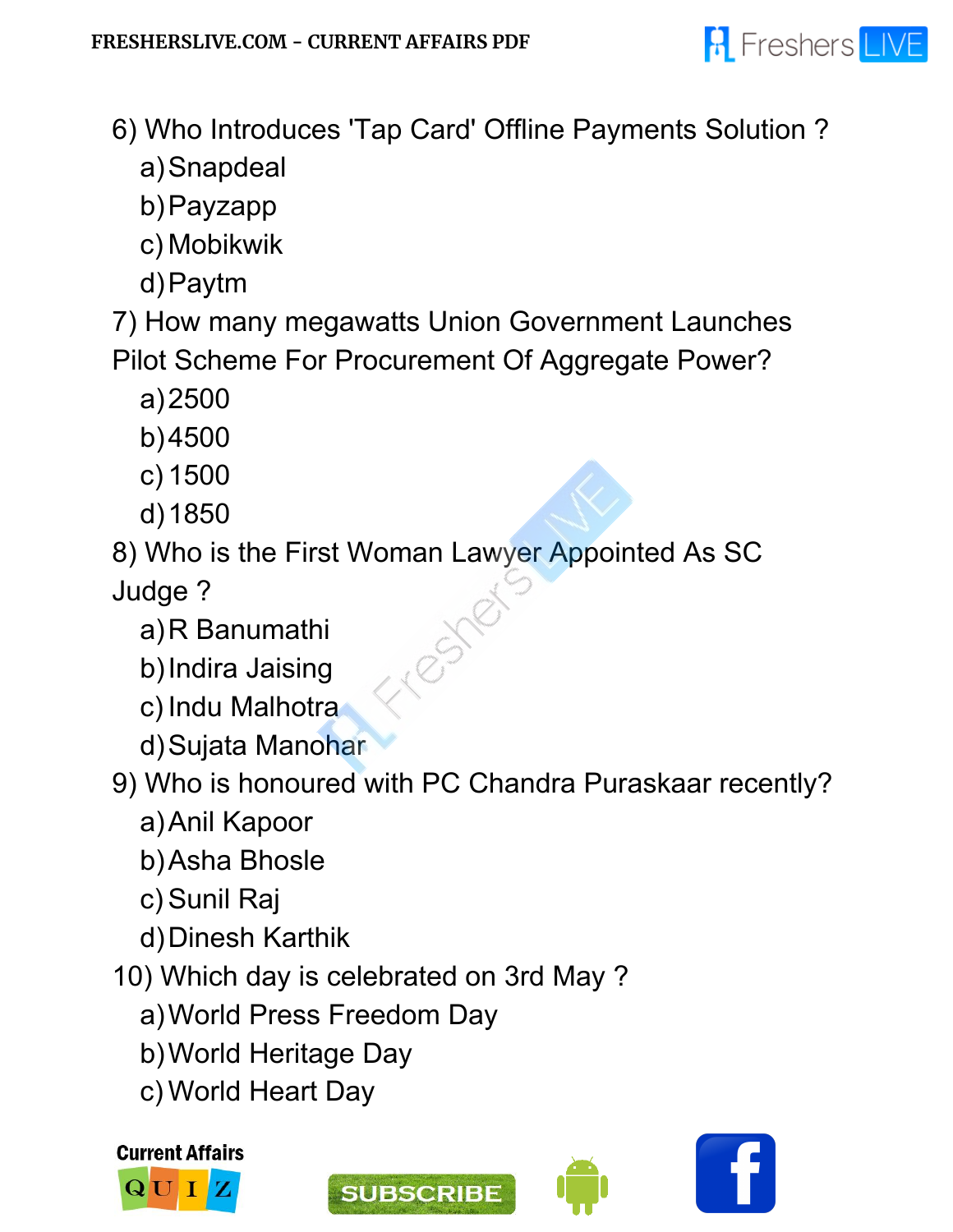

d)World Organs Day

11) Among the online search engine, who is the Most Trusted Internet Brand In India?

a)Yahoo

b)Look smart

c) Google

d)Lookup

12) Which day is observed on 26 April recently?

a)World Intellectual Property Day

b)World Laughter Day.

c) World War Orphan Day.

d)World Day for Water

13) Who is sworn in as As New US Secretary Of State recently?

a)Mike Pompeo

b)Ryan Zinke

c) Wilbur Ross.

d)R. Alexander Acosta.

14)Who chairs the 27th GST Council meeting intending to simplify returns filing process ?

- a)Shri Suresh Kumar
- b)Shri Naresh Singh
- c) Shri Naresh Iyer
- d) Shri Arun Jaitley